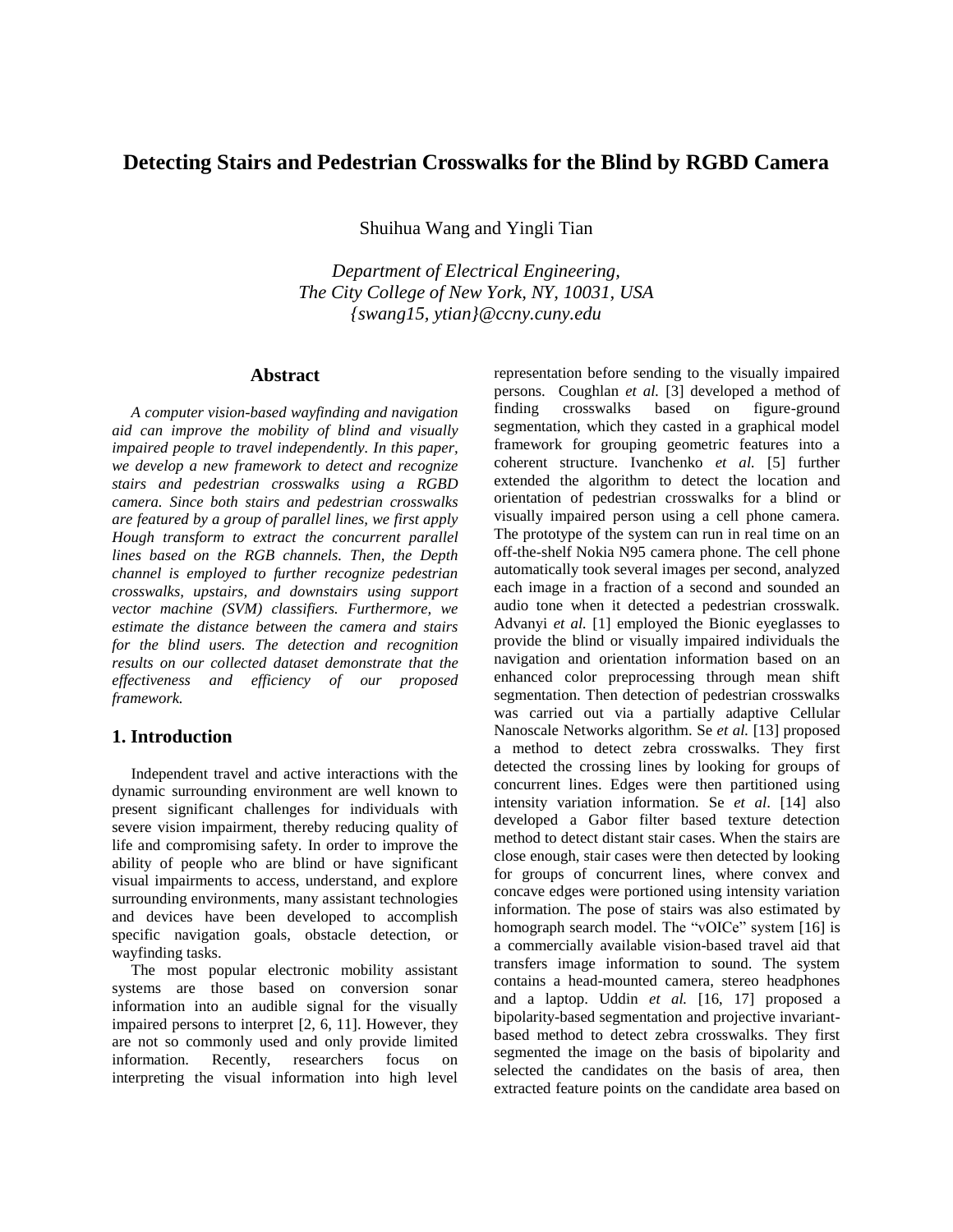the fisher criterion. The authors recognized zebra crosswalks based on the projective invariants. Everingham *et al.* [4] developed a wearable mobility aid for people with low vision using scene classification in a Markov random field model framework. They segmented an outdoor scene based on color information and then classified the regions of sky, road, buildings etc. Lausser *et al.* [9] introduced a visual zebra crossing detector based on the Viola-Jones approach. Shoval *et al.* [12] discussed the use of mobile robotics technology in the Guide-Cane device, a wheeled device pushed ahead of the user via an attached cane for the blind to avoid obstacles. When the Guide-Cane detects an obstacle, it steers around it. The user immediately feels this steering action and can follow the Guide-Cane's new path. Tian *et al.* [15] developed a proof-of-concept computer vision-based wayfinding aid for blind people to independently access unfamiliar indoor environments. They mainly focus on indoor object detection and context information extraction and recognition.



**Figure 1. Flow chart of the proposed algorithm for stair and pedestrian crosswalk detection and recognition.**

In this paper, we propose a computer vision-based method to detect stair-cases and pedestrian crosswalks by using a commodity RGBD camera. The recent introduction of the cost-effective RGBD cameras eases the task by providing both RGB information and depth information of the scene. As shown in Figure 1, our

method consists of three main steps. First, a group of parallel lines are detected via Hough transform and line fitting with geometric constraints from RGB information (see details in Section 2.1). In order to distinguish stairs and pedestrian crosswalks, we extract the feature of one dimension depth information according to the direction of the detected longest line from the depth image. Then the feature of one dimension depth information is employed as the input of a SVM-based classifier to recognize stairs and pedestrian crosswalks. For stairs, a further detection of upstairs and downstairs is conducted. Furthermore, we estimate the distance between the camera and stairs for the blind users.

The paper is organized as following: Section 2 describes the methodology of our proposed algorithm including 1) detection whether the scene image contains stair-cases or pedestrian crosswalks based on RGB image analysis; 2) since both stairs and pedestrian crosswalks are featured by a group of parallel lines in RGB images, we further employ depth information to distinguish stairs from pedestrian crosswalks, then stairs will be further recognized as upstairs and downstairs. Section 3 displays the evaluation effectiveness and efficiency of proposed method and summarizes the experiment results. Section 4 concludes the paper and our future work.

# **2. Methodology of RGBD Camera based Stair and Pedestrian Crosswalk Detection**

## **2.1. Detecting Candidates of Pedestrian Crosswalks and Stairs from RGB images**

There are various kinds of stair-cases and pedestrian crosswalks. In this paper, we focus on stair cases with uniform trend and steps, and pedestrian crosswalks of the most regular zebra crosswalks with alternating white bands. In our application of blind navigation and wayfinding, we focus on detecting stairs or pedestrian crosswalks in a close distance.

Stairs consists of a sequence of steps which can be regarded as a group of consecutive curb edges, and pedestrian crosswalks can be characterized as an alternating pattern of black and white stripes. To extract these features, we start with an edge detection to obtain the edge map from RGB image of the scene and then perform a Hough transform to extract the lines in the extracted edge map image. These lines for are parallel for both stairs and pedestrian crosswalks. Therefore, a group of concurrent parallel lines will most likely represent the structure of stairs and pedestrian crosswalks. In order to eliminate the noise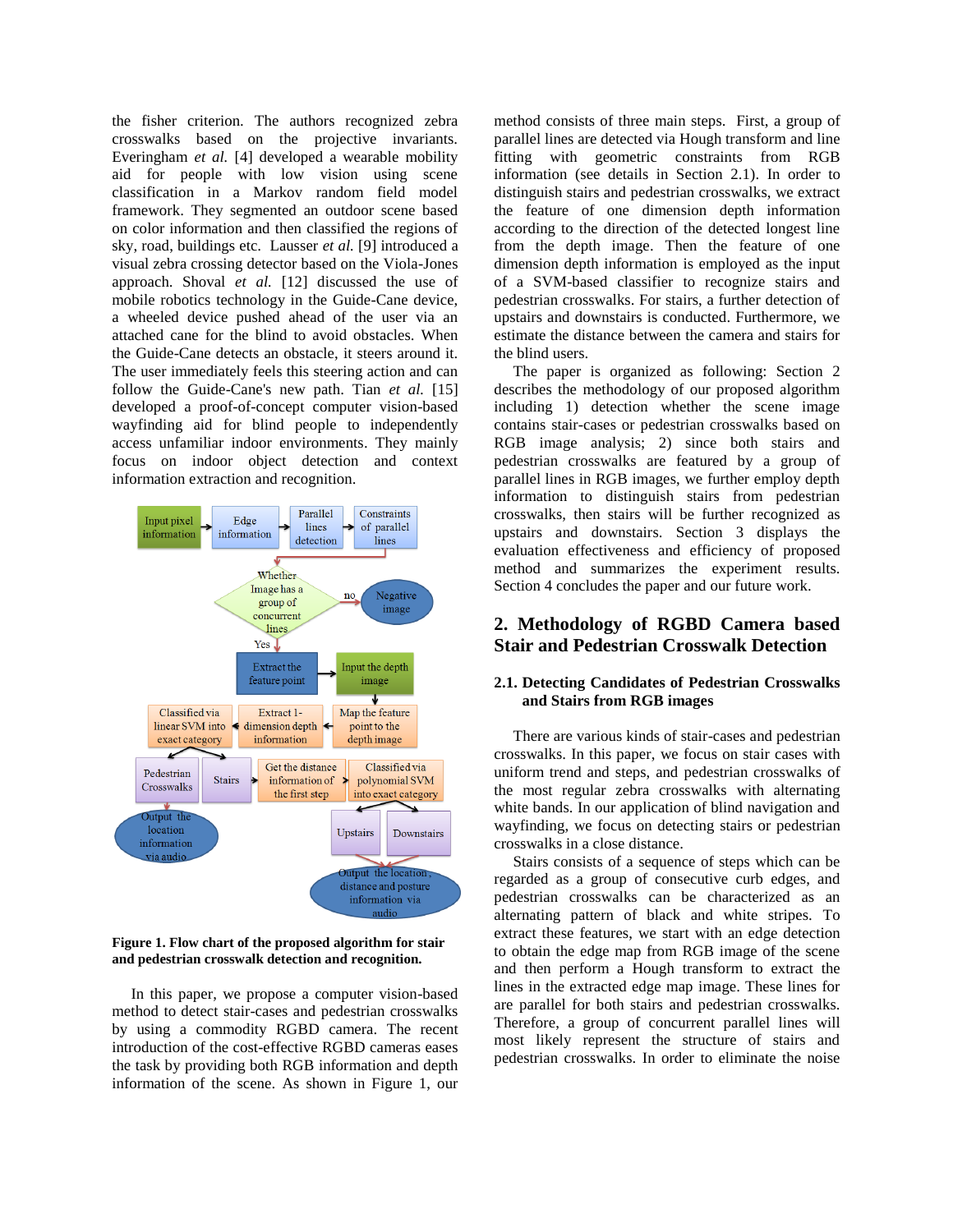from unrelated lines, we add constraints including the number of concurrent lines, line length, etc.

**Extracting Parallel Lines based on Hough Transform:** We apply Hough transform to detect straight lines based on the edge points. A number of edge points  $(x_i, y_i)$  in an image that form a line can be expressed in the slope-intercept form:  $y=ax+b$ , where *a* is the slope of the line and *b* is the *y*-intercept. The main idea here is to consider the characteristics of a straight line not as image points  $(x_1, y_1)$ ,  $(x_2, y_2)$ , etc., but instead, in terms of its parameters. Based on that fact, the straight line  $y=ax+b$  can be represented as a point (*a*, *b*) in the parameter space. However, we face the problem that vertical lines give rise to unbounded values of the parameters *a* and *b*. Considering the unbounded values of the parameters a and b, it is better to use the Polar coordinates, denoted  $r$  and  $\theta$ , for the lines in the Hough transform (as shown in Figure 2).



**Figure 2. Illustration of polar coordinates of a line.**

The parameter *r* represents the distance between the line and the origin, while  $\theta$  is the angle of the vector from the origin to the closest point, then the equation of a line can be represented as:

$$
r = y\sin\theta + x\cos\theta\tag{1}
$$

The algorithm of Hough transform line fitting is summarized as following:

*Step1: Detect edge maps from the RGB image by edge detection.*

*Step2: Compute the Hough transform of the RGB image to obtain r and θ.*

*Step3: Calculate the peaks in the Hough transform matrix.*

*Step4: Extract lines in the RGB image.*

*Step5: Detect a group of parallel lines based on constraints such as the length and total number of detected lines of stairs and pedestrian crosswalks.*

As shown in Figures  $3(c)$ ,  $4(c)$ , and  $5(c)$ , the detected parallel lines of stairs and pedestrian crosswalks are marked as green, while yellow dots and

red dots represent the beginning and the end of the lines respectively. However, these lines are often separated with small gaps caused by noises, so we group the line fragments as the same line if the gap less than a threshold. In general, stairs and pedestrian crosswalks contain multiple parallel lines with a reasonable length. If the length of a line  $\leq \phi$ , then the line is not belong to the line group. And if the number of parallel lines less than  $\beta$ , the scene image is a negative image which does not contain stairs and pedestrian crosswalks. In our experiment, we set the line length  $\phi$  as 60 pixels in the acquired images and the number parallel lines  $\beta$  as 5.



**Figure 3. An example of upstairs. (a) Original image; (b) edge detection; (c) line detection; (d) concurrent parallel lines detection (yellow dots represent the beginnings, red dots represent the ends of the lines, and green lines represent the detected lines.)**



**Figure 4. An example of downstairs. (a) Original image; (b) edge detection; (c) line detection; (d) concurrent parallel lines detection (yellow dots represent the beginnings, red dots represent the ends of the lines, and green lines represent the detected lines.)**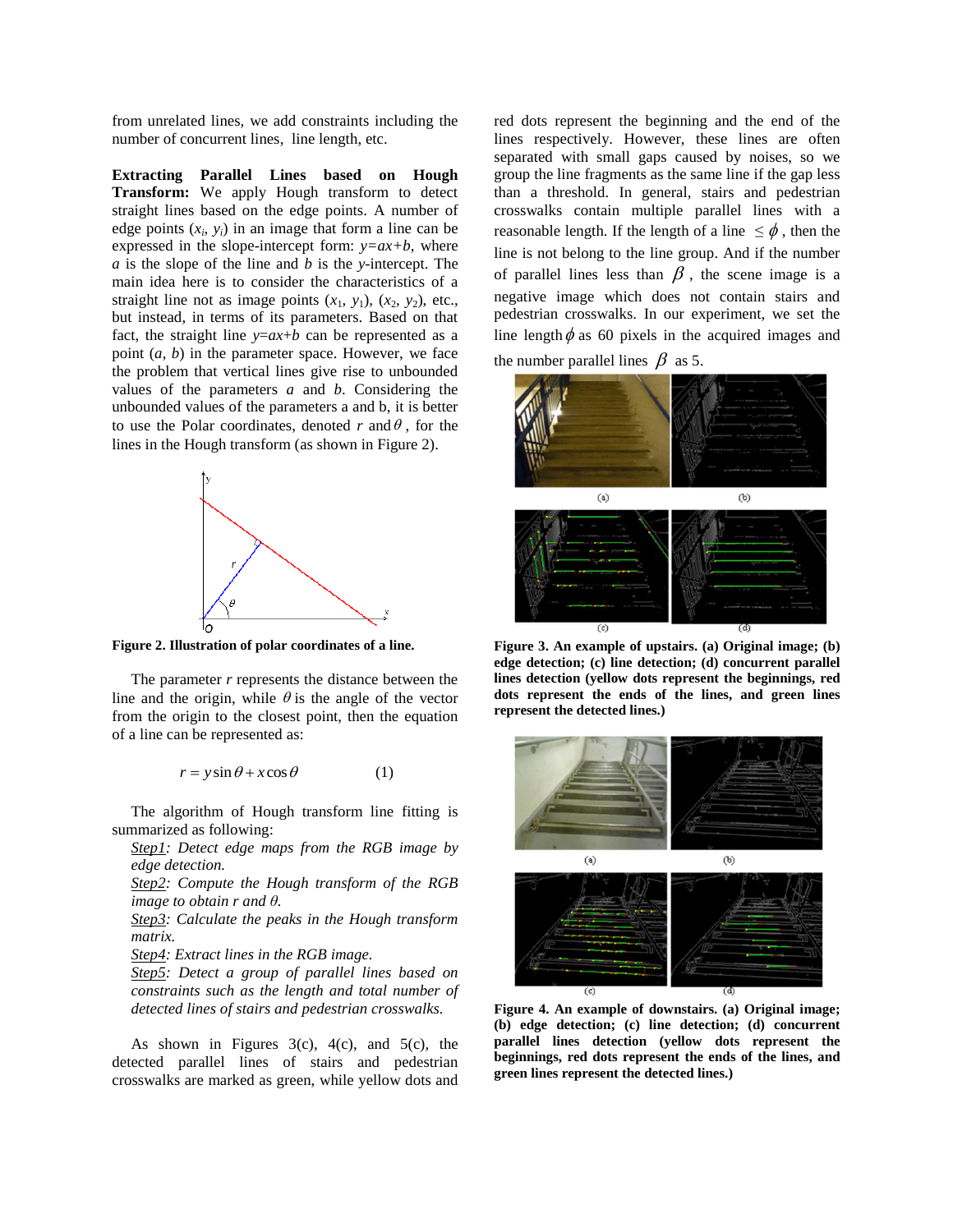

**Figure 5. An example of Pedestrian crosswalks. (a) Original image; (b) edge detection; (c) line detection; (d) concurrent parallel lines detection (yellow dots represent the beginnings, red dots represent the ends of the lines, and green lines represent the detected lines.)**

### **2.2. Recognizing Pedestrian Crosswalks and Stairs from Depth Images**

Based on the above algorithm, we can detect the candidates of stairs or pedestrian crosswalks by detecting parallel lines with constraint condition in a scene image captured by a RGBD camera. From the depth images, we observe that upstairs have rising steps and downstairs have decreasing step, and pedestrian crosswalks are flat with smooth depth change as shown in Figure 6. Considering the safeness for the visually impaired people, and the further application for the robotic, it is necessary to classify the different stairs and pedestrian crosswalks into the correct categories.



**Figure 6. Depth images of (a) pedestrian crosswalks, (b) downstairs, and (c) upstairs.**

In order to distinguish stairs and pedestrian crosswalks, we first calculate the orientation and position for extract the one-dimensional based feature from depth information. As shown in Figure 7, the orientation is perpendicular to the parallel lines detected from RGB images. The position will be determined by the middle point of the longest line of

the parallel lines. In Figure 7, the blue square indicates the middle point of the longest line and the red line shows the orientation to calculate the one-dimensional depth features. The typical one-dimensional depth feature for upstairs, downstairs, and pedestrian crosswalks are demonstrated in Figure 8.



**Figure 7. Orientation and position to calculate onedimensional depth features from edge image. The blue square indicates the middle point of the longest line and the red line shows the orientation which is perpendicular to the detected parallel lines.**



**Figure 8. One-dimensional depth feature for upstairs (green), downstairs (blue), and pedestrian crosswalks (red). The horizontal axis indicates the distance from the camera in centimeters. The vertical axis represents the intensity of the depth image.**

As shown in Figure 6, the resolution of depth images is 480\*640 pixels. The effective depth range of the RGBD camera is about 0.15 to 4.0 meters. The intensity value range of the depth images is [0, 255]. Therefore, as shown in Figure 8, the intensities of all the curves of the one dimension depth features are between 50 and 220 but are 0 if the distance is out of the depth range of a RGBD camera.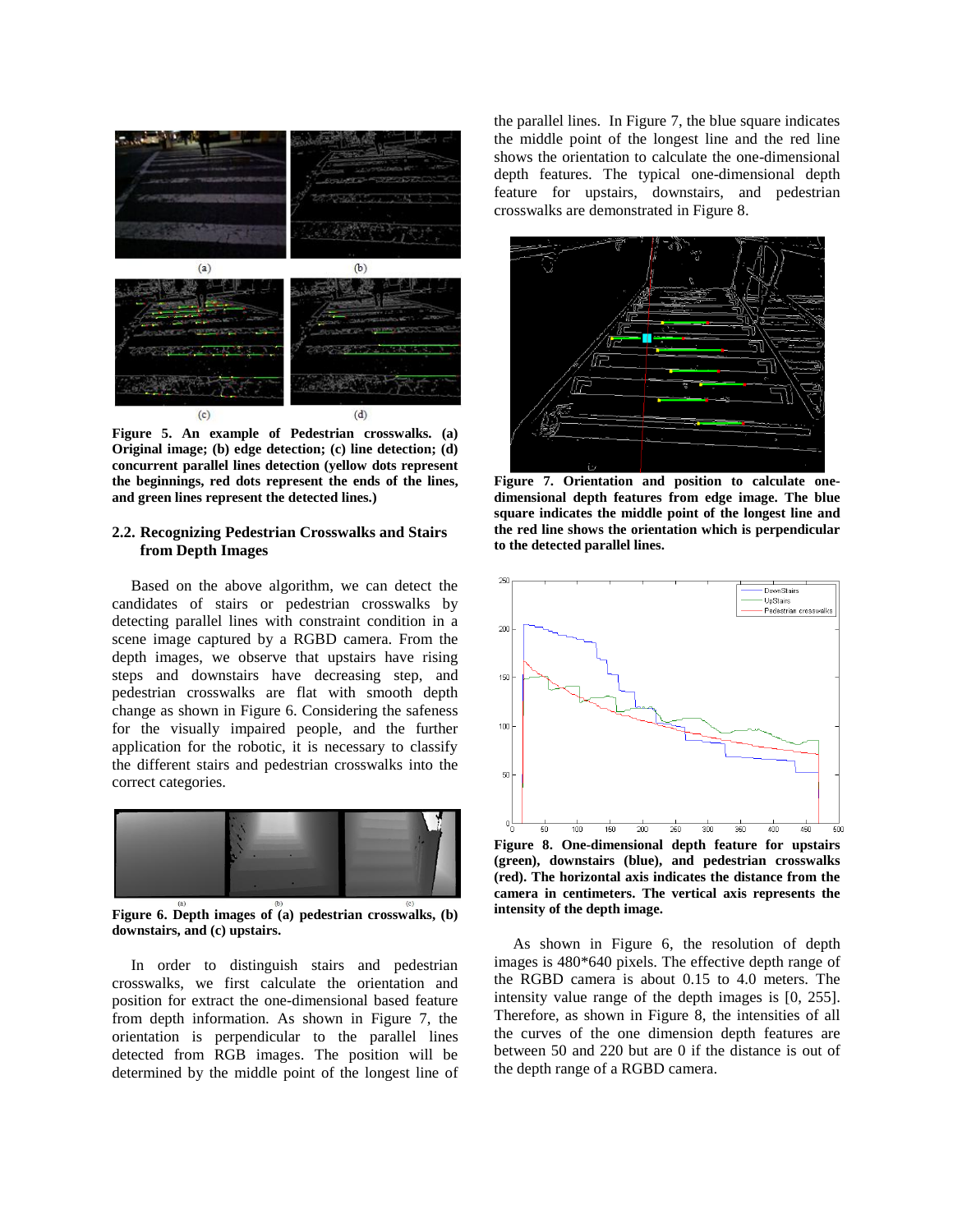In order to classify upstairs, downstairs, and pedestrian crosswalks, we propose a hierarchical SVM structure by using the extracted one-dimensional depth features. The SVM builds a set of hyper-planes in an infinite-dimensional space, which can be used for classification, regression, or other tasks. The high classification accuracy can be achieved by the hyperplane that has the largest distance to the nearest training data point of any class. In the classification section, we will have two steps, first classify pedestrian crosswalks from stairs, and then we further classify upstairs and downstairs.

### **2.3 Estimating Distance between Stairs and the Camera**

When walking on stairs, we should adjust our foot height as the stairs has a steep rising or decreasing. For blind users, stairs, in particular downstairs, may cause injury if they fall. Therefore, it is essential to provide the distance information to the blind or visually impaired individuals how far is the first step of the stairs away from the camera position to remind them when they should adjust their foot height. In our method, the distance information between the first step of the stairs and the camera position will be calculated by detecting the first turning point from the onedimension depth information as shown in Figure 9 marked as the red dots.



**Figure 9. Detecting the first turning points (red points) of the one-dimensional depth features of upstairs and downstairs.**

From the near distance to far distance (e.g., from left side to the right side as the blue line with arrow shown in Figure 9) along the one-dimensional depth features, a point *x* satisfies the following two conditions is considered as a turning point:

$$
f(x) - f(x-1) > \lambda \tag{1}
$$

$$
f'(x) - f'(x-1) > \varepsilon \tag{2}
$$

where  $f(x)$  is the intensity value of the depth information,  $\lambda$  and  $\varepsilon$  are the thresholds. In our experiment, we set  $\lambda = 8$  and  $\varepsilon = 50$ .

After we obtain the position of the turning point which indicates the first step of the stairs, the distance information from the camera and the first step of the stairs can be read from the original RGBD depth data. This distance will be provided to the blind traveler by speech.

## **3. Experiments and Discussion**

#### **3.1 Database**

or

To evaluate the effectiveness and efficiency of the proposed method, we collect two databases: a testing database and a training database. The testing database contains 106 stairs including 56 upstairs and 50 downstairs, 52 pedestrian crosswalks, and 70 negative images which contain neither stairs nor pedestrian crosswalks. Some of negative images contain objects structured with a group of parallel lines such as bookshelves. The training database contains 30 images for each category to train the SVM classifiers. The images in the databases include small changes of camera view angels  $[-30^\circ, 30^\circ]$  because the visually impaired people pay more attention to the area in front of them. The experiment example used in our algorithm is shown in Figure 10. The first row displays examples of upstairs with different camera angels and the second row shows the corresponding depth images. Similarly, the third and fourth rows are the RGB depth images for examples of downstairs, and the fifth and sixth rows are the examples of pedestrian crosswalks.

#### **3.2 Experimental Results**

We evaluate the accuracy of the detection and the classification of our proposed method. The proposed algorithm achieves an accuracy of detection rate at 91.14% among the positive image samples and 0% false positive rate as shown in Table 1. For the detection step, we correctly detect 103 stairs from 106 images, and 41 pedestrian crosswalks from 52 images of pedestrian crosswalks. Here, positive image samples indicate images containing either stairs or pedestrian crosswalks, and negative image samples indicates images containing neither stairs nor pedestrian crosswalks.

The negative samples include some objects such as bookshelves, which are constructed similar edges as stairs and pedestrian crosswalks as shown in Figure 11.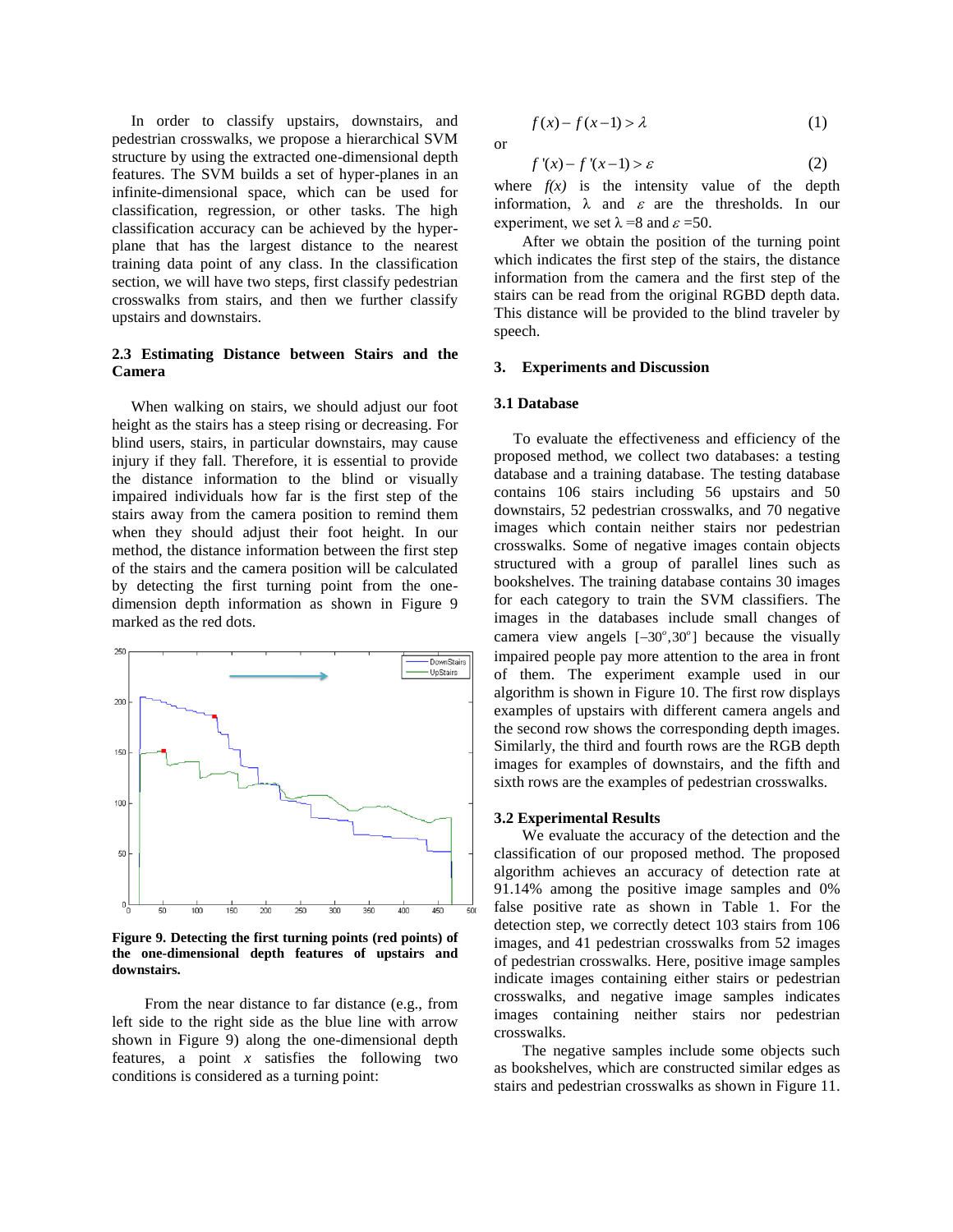With the current camera configuration, in general, only one to two shelves can be captured. The detected parallel lines will not meet the constraint conditions as described in Section 2.1. Therefore, the bookshelves will not be detected as candidates of stairs and pedestrian crosswalks.



**Figure 10. Examples of RGB and depth images for**  upstairs ( $1^{\text{st}}$  and  $2^{\text{nd}}$  rows), downstairs ( $3^{\text{rd}}$  and  $4^{\text{th}}$  rows), **and pedestrian crosswalks (5th and 6th rows) in our database.** 



**Figure 11. Negative examples of a bookshelf which has similar edge lines to stairs and pedestrian crosswalks.**

In order to classify stairs and pedestrian crosswalks, the detected positive images are input into a SVM-based classifier. As shown in Table 2, our method achieves a classification rate for the stairs and pedestrian crosswalks at 95.8% which correctly classified 138 images from 144 detected candidates. Total of 6 images of stairs are wrongly classified as pedestrian crosswalks.

For stairs, we further classify they are upstairs or downstairs by inputting the one-dimensional depth features into a different SVM classifier. We achieve an accuracy rate of 90.2%. More details of the classification of upstairs and downstairs are listed in Table 3.

## **Table 1. Detection accuracy of stairs and pedestrian crosswalks**

| Classes             | No. of<br>Samples | Correctly<br>Detected | Detection<br>Accuracy |
|---------------------|-------------------|-----------------------|-----------------------|
| <b>Stairs</b>       | 106               | 103                   | 97.2%                 |
| Crosswalks          | 52                | 41                    | 78.9%                 |
| Negative<br>samples | 70                | 70                    | 100%                  |
| Average             | 228               | 214                   | 93.9%                 |

## **Table 2. Accuracy of classification between stairs and pedestrian crosswalks**

|               |    | Stairs Crosswalks |
|---------------|----|-------------------|
| <b>Stairs</b> | 97 | $\lq$             |
| Crosswalks    | h  |                   |

**Table 3. Accuracy of classification between upstairs and downstairs**

|            |    | Upstairs Downstairs |
|------------|----|---------------------|
| Upstairs   | 48 |                     |
| Downstairs |    |                     |

In database capture, we observe that it is hard to capture good quality depth images of pedestrian crosswalks compared to capture images of stairs. The main reason is the current RGBD cameras cannot obtain good depth information for outdoor scenes if the sunshine is too bright. Therefore, the field of view of the obtained depth maps is restricted compared to the RGB images. Some of the images our method cannot handle are shown in Figure 12. For example, the depth information of some parts of the images (see the  $2<sup>nd</sup>$ and  $4<sup>th</sup>$  columns of the 6th row of Figure 12) is missing. Furthermore, the white band patterns of pedestrian crosswalks are often disappeared caused by the long time exposure and no well maintained as shown in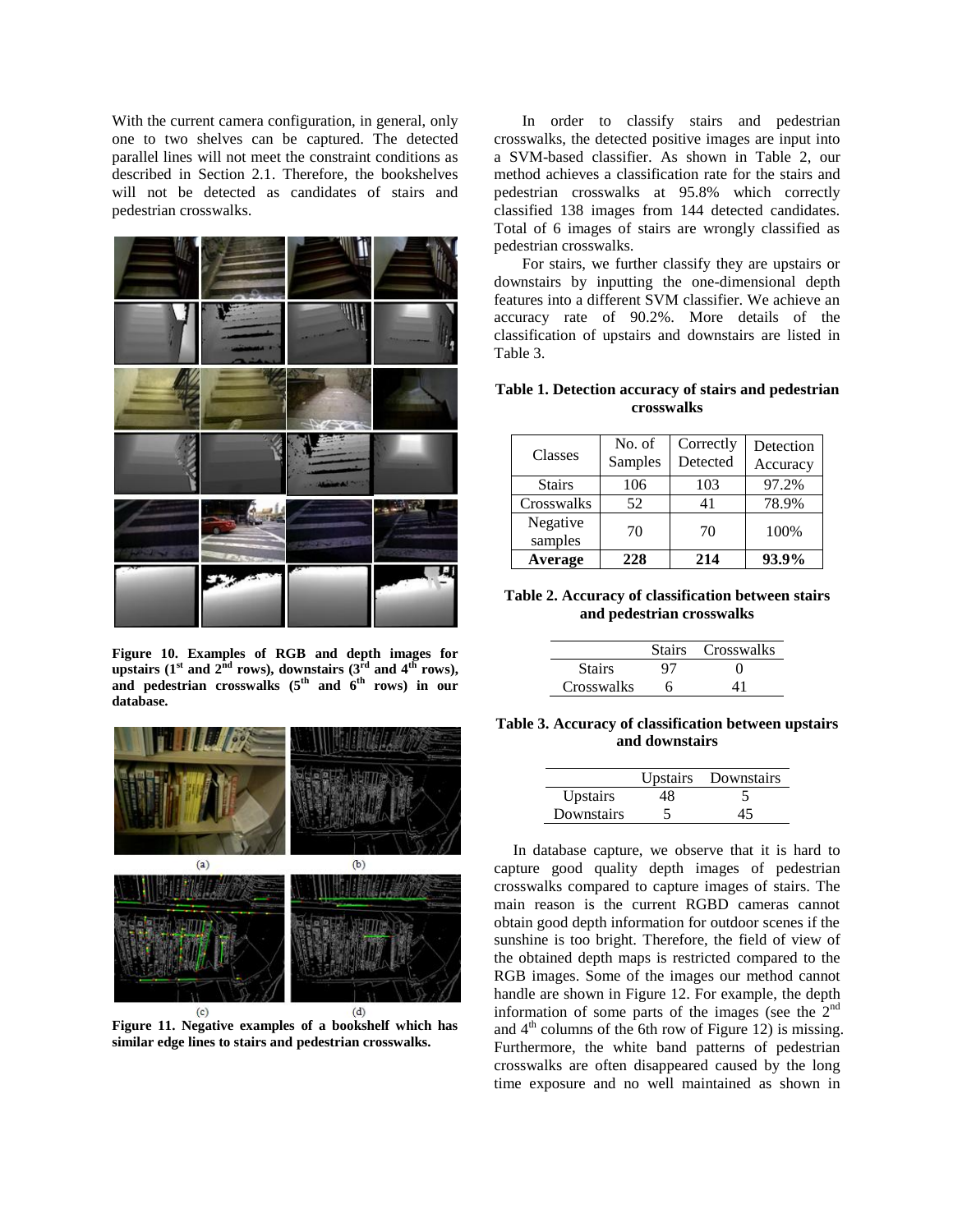Figure  $11(c)$ . In this case, it will be hard to extract parallel lines to satisfy the candidate detection constraints we described in Section 2.1. In our method, stairs with less than 3 steps will not be able to detected, as shown in Figure 12 (a) and (d).



**Figure 12. Examples of our proposed method fails. (a) Downstairs with poor illumination; (b) Upstairs with less detected lines caused by noise; (c) Pedestrian crosswalks with missing white patterns; and (d) Stairs with less steps.** 

#### **4. Conclusion and Future Work**

We have developed a novel method for automatic detection of pedestrian crosswalks, upstairs, and downstairs by using a RGBD camera to improve the travel safeness of the blind and visually impaired people. The proposed method can run in real time. Our method has been evaluated on the database of stairs and pedestrian crosswalks, and achieved accuracy rates of 91.1% for detection stairs and pedestrian crosswalks from scene images, 95.8% for classification of stairs and pedestrian crosswalks, and 90.3% for classification of upstairs and downstairs,

Our further research will focus on enhancing our algorithm to handle stairs and pedestrian crosswalks with large perspective projections, more types of objects, user interface study with evaluation by blind subjects.

## **Acknowledgment**

This work was supported by NIH 1R21EY020990, NSF IIS-0957016 and EFRI-1137172, DTFH61-12-H-00002, ARO W911NF-09-1-0565, Microsoft Research, and CITY SEEDs grant.

## **References**

- [1] R. Advanyi, B. Varga, and K. Karacs, "Advanced crosswalk detection for the Bionic Eyeglass," 12th International Workshop on Cellular Nanoscale Networks and Their Applications (CNNA), pp.1- 5, 2010
- [2] M. Bousbia-Salah, A. Redjati, M. Fezari, and M. Bettayeb, "An Ultrasonic Navigation System for Blind People," IEEE International Conference on Signal Processing and Communications (ICSPC), pp.1003-1006, 2007.
- [3] J. Coughlan and H. Shen, A fast algorithm for finding crosswalks using figure-ground segmentation. The 2nd Workshop on Applications of Computer Vision, in conjunction with ECCV, 2006.
- [4] M. Everingham, B. Thomas, and T. Troscianko, Wearable Mobility Aid for Low Vision Using Scene Classification in a Markov Random Field Model Framework, International Journal of Human Computer Interaction, vol. 15, pp.231-244, 2003.
- [5] V. Ivanchenko, J. Coughlan, and H. Shen, Detecting and Locating Crosswalks using a Camera Phone, Computers Helping People with Special Needs Lecture Notes in Computer Science, Vol. 5105, PP. 1122-1128, 2008.
- [6] G. Kao, "FM sonar modeling for navigation" Technical Report, Department of Engineering Science, University of Oxford. 1996.
- [7] R. Kuc, "A sonar aid to enhance spatial perception of the blind: engineering design and evaluation", IEEE Transactions on Biomedical Engineering Vol. 49 (10), pp. 1173–1180, 2002.
- [8] B. Laurent and T. Christian, "A sonar system modeled after spatial hearing and echolocating bats for blind mobility aid", International Journal of Physical Sciences Vol. 2 (4), pp. 104-111, April, 2007
- [9] L Lausser, F. Schwenker, and G Palm, "Detecting zebra crossings utilizing AdaBoost", European Symposium on Artificial Neural networks, Advances in computational intelligence and learning, 2008.
- [10]J. Liu, J. B. Liu, L. Q. Xu, and W. Jin, "Electronic travel aids for the blind based on sensory substitution", The  $5<sup>th</sup>$  International conference on Computer Science and Education (ICCSE), pp. 328-1331, 2010.
- [11] C. Morland, D. Mountain "Design of a sonar system for visually impaired humans" Proceedings of the 14th International Conference on Auditory Display, Paris, France June 24 - 27,